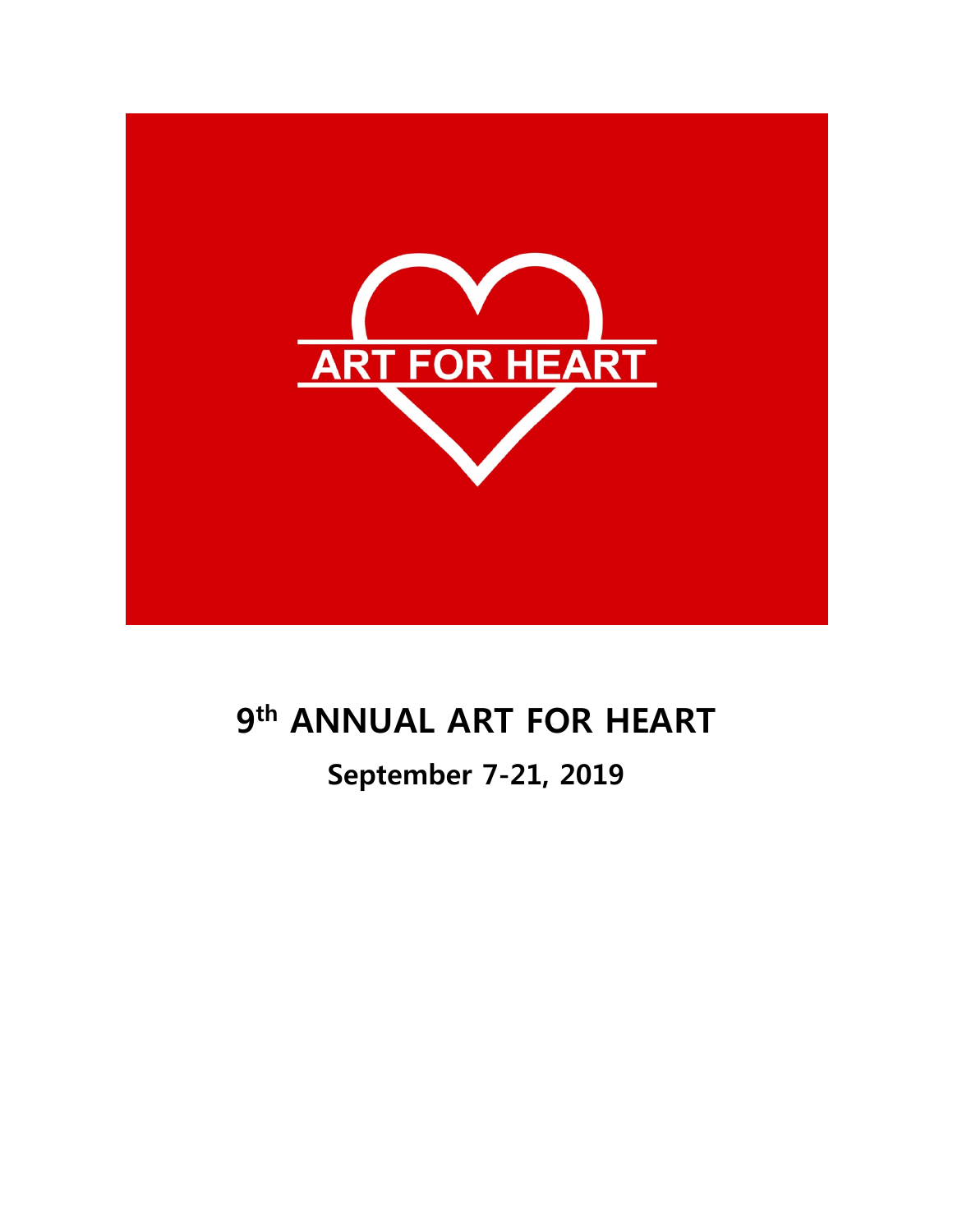## **ABOUT ART FOR HEART**

In 2011, ART FOR HEART debuted as a fundraising art show benefiting two well-known Chicago foundations: The Polish Museum of America (PMA) and Gift from the Heart Foundation/Dar Serca. This year, Art for Heart promises to return even bigger and better- beginning **September 7th, 2019**; lasting **through September 21st**. As a sponsor, you will have the opportunity to market your products and/or service to a large and captive audience.

ART FOR HEART — an art show organized by Gift from the Heart Foundation and The PMA — draws over 500 art lovers each year, professionals, students, and families from across the Chicagoland area and beyond. Contemporary Polish artists showcase their paintings, photography and sculptures at the Polish Museum of America. A chance to meet the artists, appetizers, a cash bar and live entertainment ensure that all attendees have a wonderful time.

With the widespread collective support of public officials and local civic organizations as well as a palette of talented artists, ART FOR HEART 2019 promises to continue the show's success. All proceeds from the show and art sales will be evenly distributed between The Polish Museum of America and Gift from the Heart Foundation.

What began as a fledgling collaboration has grown into a strong partnership, with each foundation utilizing its resources to work together to provide an exciting event for Chicagoans.

### **ABOUT THE FOUNDATIONS**

**Gift from the Heart Foundation**, or Dar Serca, is a non-profit 501 (c) organization that helps children with disabilities receive the medical treatment that they urgently need. The Foundation brings seriously ill and disabled children from European countries to the US and helps them receive highquality medical care and treatments that are unattainable in their home countries. Over the past 32 years, Gift from the Heart Foundation has helped over 900 children receive modern medical treatments from the highest-quality clinics in the United States.

**The Polish Museum of America (PMA)** is one of the oldest and largest ethnic museums in the United States. It offers visitors a wide range of exhibits, resources and activities related to Polish history, culture and heritage, as well as Polish-American history. Its all-inclusive exhibits and cultural events are both educational and entertaining while supporting the entire community. Its library and extensive archives have rendered invaluable services to historians, researchers, students and genealogists.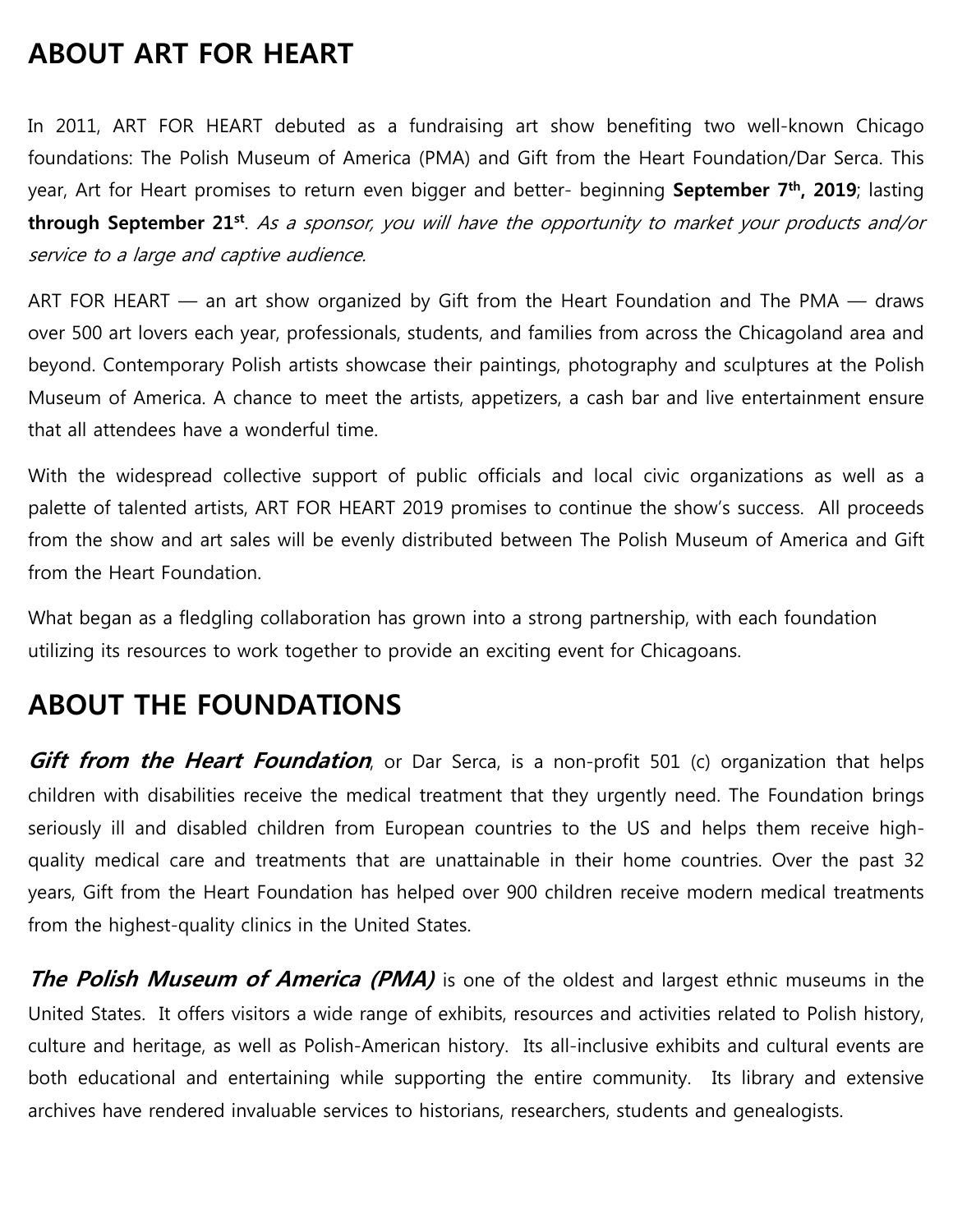# **SPONSORSHIP OPPORTUNITIES**

### **Supporting Sponsor:**

- \$50+ Single line ad in the commemorative program book and 2 event tickets<sup>1</sup>.
- \$100+ Business Card ad in the commemorative program book and 2 event tickets<sup>1</sup>.
- \$200+ Quarter Page ad in the commemorative program book and 2 event tickets<sup>1</sup>.

### **Bronze Sponsor Package: \$500+**

- Company logo projected in slideshow during event in the "Sabina F. Logisz Grand Hall".
- Company logo positioned on the official event website, www.artforheartchicago.org.
- Half Page ad in the commemorative program book and 2 event tickets<sup>1</sup>.

### **Silver Sponsor Package: \$1,000+**

- Company logo projected in slideshow during event in the "Sabina F. Logisz Grand Hall".
- Company logo positioned on the official event website, www.artforheartchicago.org.
- Full Page ad in the commemorative program book and 4 event tickets<sup>1</sup>.

### **Gold Sponsor Package: \$1,500+**

- Company logo projected in slideshow during event in the "Sabina F. Logisz Grand Hall".
- Company logo positioned on the official event website, www.artforheartchicago.org.
- Full Page ad on the inside back cover or one of the middle pages in the commemorative program book and 6 event tickets<sup>1</sup>. The pages are available on a first-come, first-serve basis. Both middle pages may be selected for an additional sponsorship of \$500.

### **\*\*Please note: all sponsorship materials must be submitted by August 23rd in order to appear in printed media; materials submitted after August 23rd will appear in electronic media only.\*\***

 $1$  You will be listed in the Sponsors List at the entrance to the Polish Museum on the day of your selected event (no actual tickets will be mailed).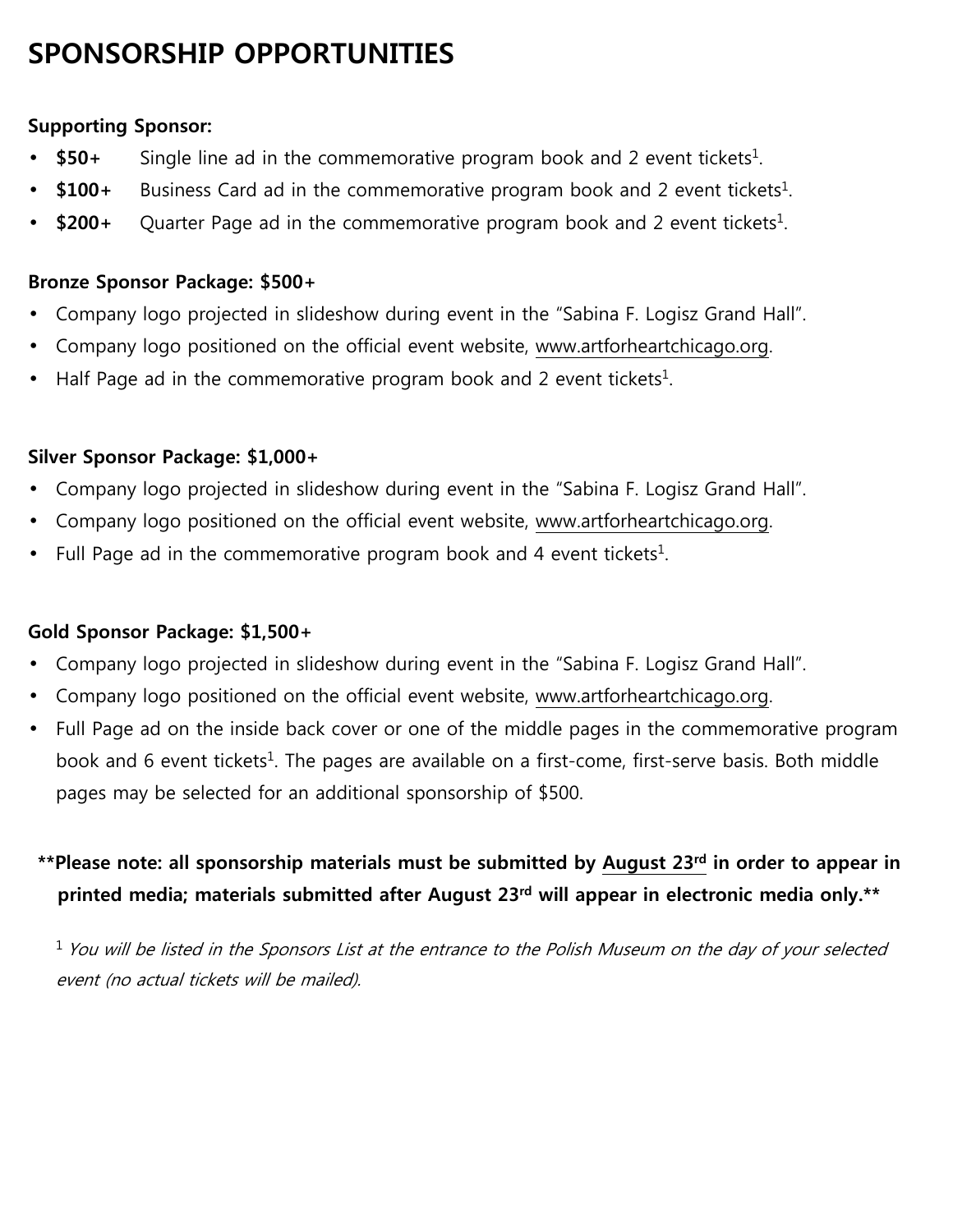# **PAYMENT METHODS**

| <b>SPONSORSHIP LEVEL</b> |  |
|--------------------------|--|
|                          |  |

AMOUNT \$ \_\_\_\_\_\_

CHECK CASH

VISA/MASTER CARD \_\_\_\_\_\_\_\_\_\_\_\_\_\_\_\_\_\_\_\_\_\_\_\_\_\_\_\_ EXP. DATE \_\_\_\_\_

If you prefer to pay by credit card over the phone, please call 847.671.2711 Monday- Friday 9-5pm

**Please make checks payable to The Gift from the Heart Foundation**

(All proceeds will be split evenly between Gift from the Heart Foundation and the Polish Museum of America)

| <b>CONTACT'S FIRST AND LAST NAME</b> |             |
|--------------------------------------|-------------|
| <b>BUSINESS</b>                      |             |
| <b>ADDRESS</b>                       |             |
| <b>PHONE</b>                         |             |
| <b>EMAIL</b>                         |             |
| <b>SIGNATURE</b>                     | <b>DATE</b> |

Please return this form along with payment by **August 23rd, 2019** to:

The Gift from the Heart Foundation Attn: Art for Heart 3860 N. 25th Avenue Schiller Park, IL 60176

You will be on the Sponsors List at the entrance to the Polish Museum on the day of your selected event (no actual tickets will be mailed).

You may also mail any artwork/graphic logos to: **andrzej\_artforheart@yahoo.com**